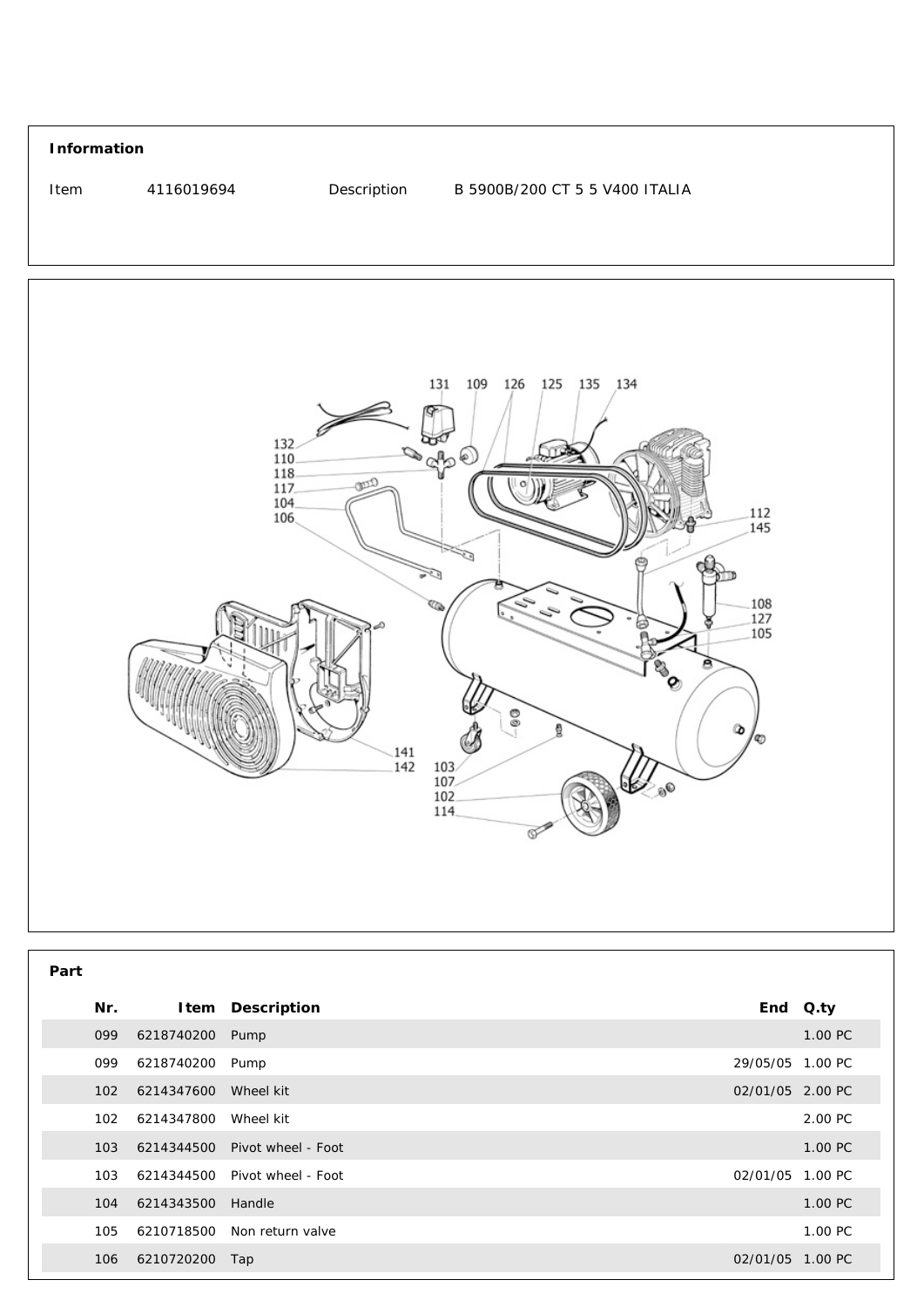| Part |     |            |                               |                  |          |
|------|-----|------------|-------------------------------|------------------|----------|
|      | Nr. |            | <b>Item Description</b>       |                  | End Q.ty |
|      | 106 | 6231944200 | Tap                           |                  | 1.00 PC  |
|      | 107 | 6210717700 | Drain tap                     |                  | 1.00 PC  |
|      | 108 | 2236105521 | Pressure reducer              | 02/01/05 1.00 PC |          |
|      | 108 | 6214345100 | Pressure reducer              |                  | 1.00 PC  |
|      | 109 | 6214345000 | Gauge                         |                  | 1.00 PC  |
|      | 110 | 6210719900 | Safety valve                  |                  | 1.00 PC  |
|      | 112 | 6231944600 | Fitting                       |                  | 1.00 PC  |
|      | 114 | 6214348500 | Wheel pin                     |                  | 2.00 PC  |
|      | 114 | 6214348500 | Wheel pin                     | 02/01/05 2.00 PC |          |
|      | 117 | 2236105157 | Knob                          |                  | 1.00 PC  |
|      | 125 | 2236110200 | Pulley                        |                  | 1.00 PC  |
|      | 125 | 6224183600 | Pulley                        | 10/05/09 1.00 PC |          |
|      | 126 | 0367103000 | Belt                          |                  | 2.00 PC  |
|      | 127 | 6245578000 | Rilsan tube                   |                  | 1.40 M   |
|      | 131 | 2236101202 | Pressure switch               |                  | 1.00 PC  |
|      | 131 | 2236101208 | Pressure switch               | 17/04/11 1.00 PC |          |
|      | 131 | 2236101208 | Pressure switch               | 26/02/12 1.00 PC |          |
|      | 131 | 2236109926 | Pressure switch               | 14/01/07 1.00 PC |          |
|      | 131 | 6256397000 | Pressure switch               | 17/04/11 1.00 PC |          |
|      | 131 | 6256397400 | Pressure switch               | 17/04/11 1.00 PC |          |
|      | 132 | 6256395600 | Cable                         |                  | 1.00 PC  |
|      | 132 | 6256395600 | Cable                         | 17/04/11         | 1.00 PC  |
|      | 134 | 6256395500 | Motor - pressure switch cable |                  | 1.00 PC  |
|      | 135 | 6226131900 | Motor                         |                  | 1.00 PC  |
|      | 135 | 6226132100 | Motor                         | 13/03/05 1.00 PC |          |
|      | 141 | 2236108825 | Belt guard                    | 16/12/07 1.00 PC |          |
|      | 141 | 2236108838 | Belt guard                    | 31/12/09 1.00 PC |          |
|      | 141 | 2236110468 | Belt guard                    |                  | 1.00 PC  |
|      | 142 | 2236110467 | Belt guard                    |                  | 1.00 PC  |
|      | 142 | 6222019200 | Belt guard                    | 31/12/09 1.00 PC |          |
|      | 145 | 2236105369 | Delivery pipe                 | 22/01/12 1.00 PC |          |
|      | 145 | 2236111083 | Delivery pipe                 |                  | 1.00 PC  |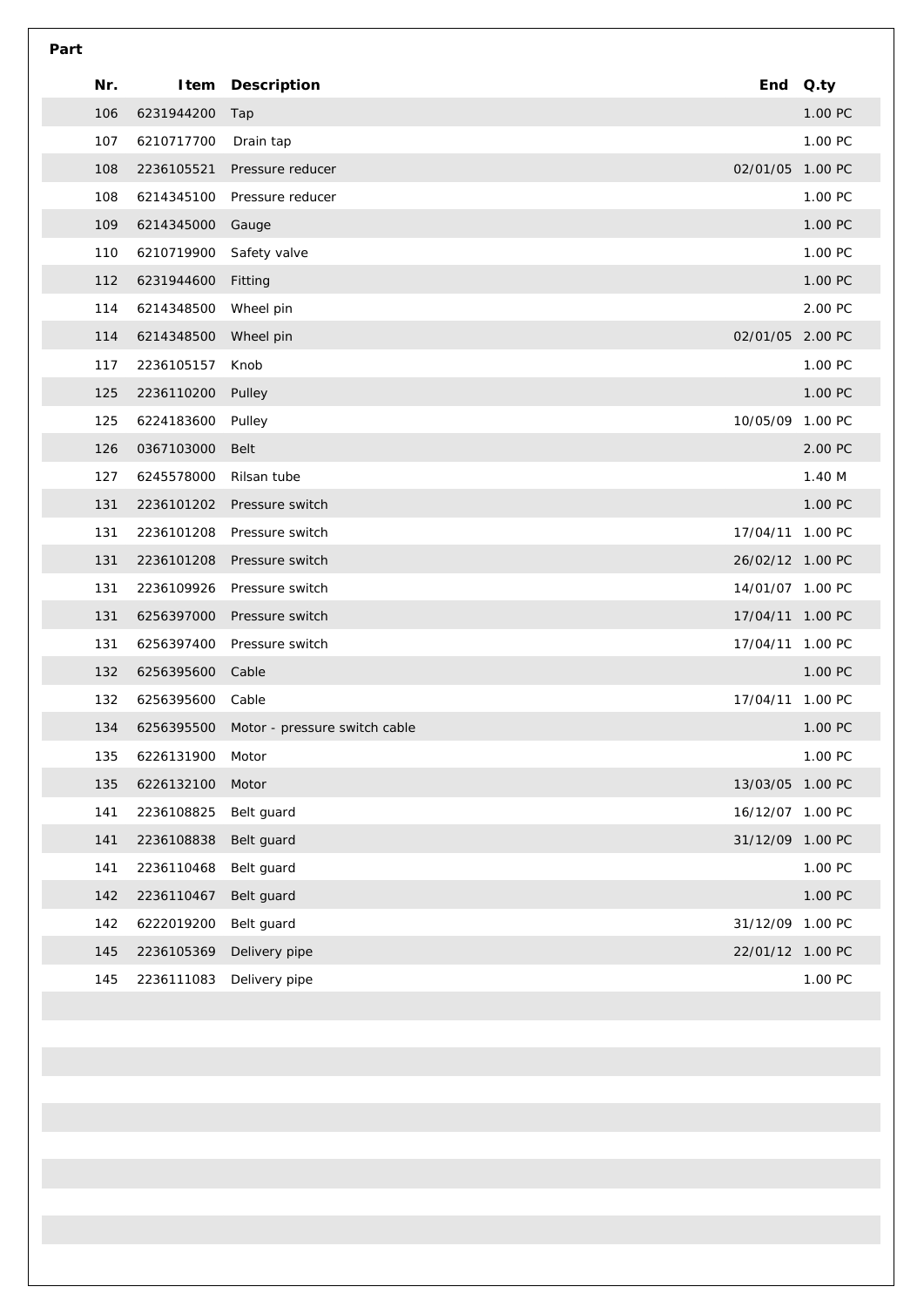## **Information** 4116019694 Description B 5900B/200 CT 5 5 V400 ITALIA Item



| . .<br>۰.<br>× |
|----------------|

| Nr. |                       | Item Description             | End Q.ty         |
|-----|-----------------------|------------------------------|------------------|
| 310 |                       | 2901324964 Cylinder head kit | 1.00 PC          |
| 310 |                       | 2901324964 Cylinder head kit | 29/05/05 1.00 PC |
| 320 | 2901324965 Cooler kit |                              | 1.00 PC          |
| 320 | 2901324965 Cooler kit |                              | 29/05/05 1.00 PC |
| 330 | 6229026900            | Upgrade kit                  | 1.00 PC          |
| 330 | 6229026900            | Upgrade kit                  | 29/05/05 1.00 PC |
| 335 | 8973037264 Joints kit |                              | 1.00 PC          |
| 335 | 8973037264 Joints kit |                              | 29/05/05 1.00 PC |
| 340 |                       | 2901324966 Aftercooler kit   | 1.00 PC          |